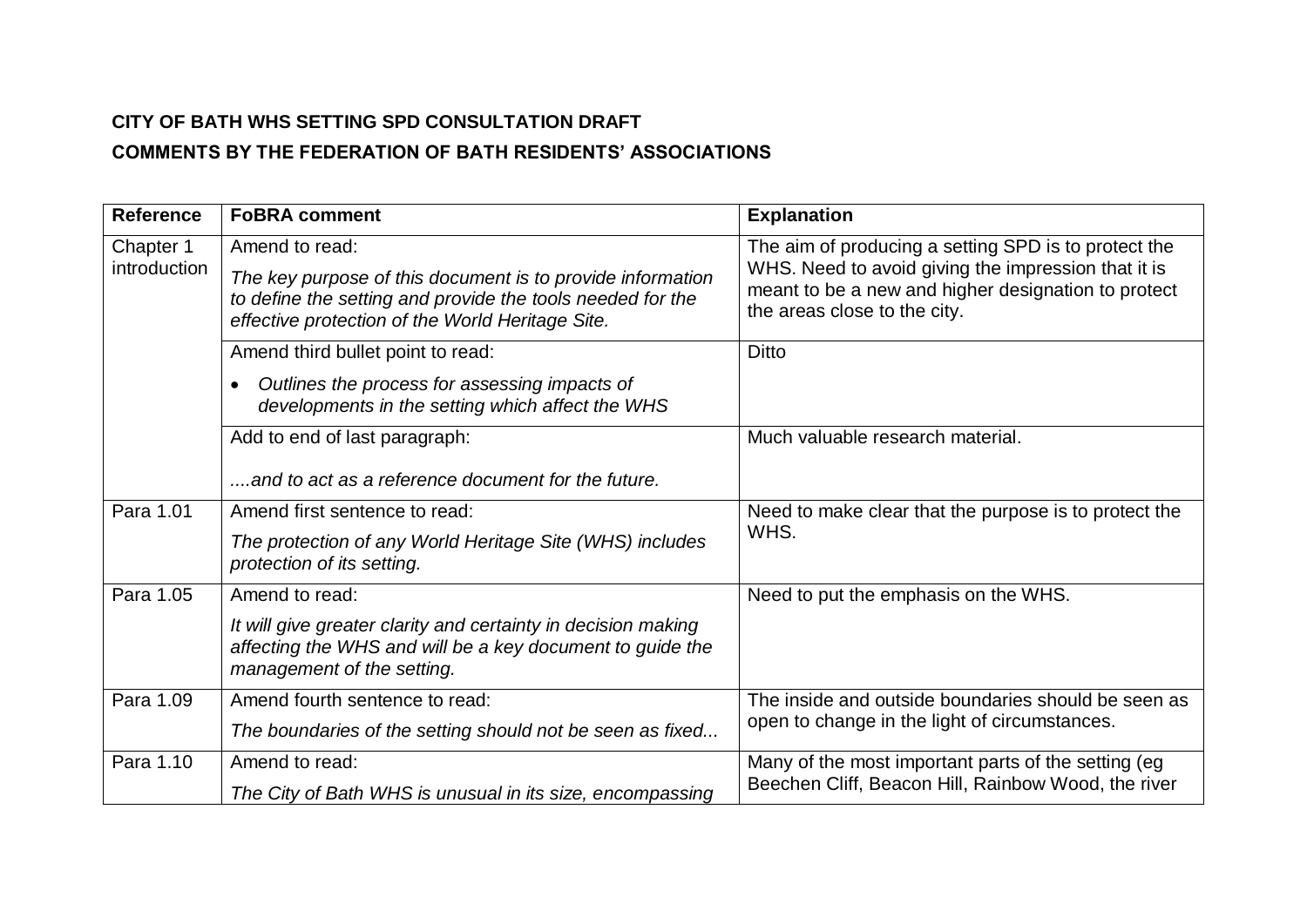|                                        | the whole city. As a result the setting of the most important<br>heritage assets begins within the city boundary, and in some<br>cases extends outside it. It is also complex                                                                                                                                                                                                                                                                                      | Avon) which protect key heritage assets lie within the<br>city boundary. This needs to be recognised. The<br>setting should start from the heritage assets, not from<br>the city boundary. |
|----------------------------------------|--------------------------------------------------------------------------------------------------------------------------------------------------------------------------------------------------------------------------------------------------------------------------------------------------------------------------------------------------------------------------------------------------------------------------------------------------------------------|--------------------------------------------------------------------------------------------------------------------------------------------------------------------------------------------|
| New Para<br>1.11                       | The Setting SPD is not intended to create a buffer zone or<br>cordon sanitaire around the city, within which development<br>is excluded. Its purpose is (a) to recognise that there are<br>areas close to the city, within which proposals for<br>development are likely to come forward, (b) to provide a<br>framework for assessing the positive and negative impacts<br>they may have on the WHS, and (c) to facilitate those where<br>the balance is positive. | Important to make clear that the SPD is not intended<br>to prevent all development in the WHS setting.                                                                                     |
| Para 2.10                              | Amend to read:                                                                                                                                                                                                                                                                                                                                                                                                                                                     | Emphasise that the purpose is to protect the WHS.                                                                                                                                          |
| and box on<br>page 10                  | Secondly to ensure that the setting is appropriately<br>managed to protect the WHS.                                                                                                                                                                                                                                                                                                                                                                                |                                                                                                                                                                                            |
| Para 2.16                              | Delete 'and that substantial harm wholly exceptional'.                                                                                                                                                                                                                                                                                                                                                                                                             | This phrase in the NPPF appears to relate to the<br>WHS itself, not to its setting.                                                                                                        |
| Para 3.01                              | Amend last sentence to read:                                                                                                                                                                                                                                                                                                                                                                                                                                       | Emphasise that the setting starts within the city.                                                                                                                                         |
|                                        | This is still a valued characteristic of the city today with the<br>green setting within and beyond the city forming a positive<br>backdrop to people's lives.                                                                                                                                                                                                                                                                                                     |                                                                                                                                                                                            |
| Para 3.06                              | Amend first bullet to read:                                                                                                                                                                                                                                                                                                                                                                                                                                        | <b>Ditto</b>                                                                                                                                                                               |
|                                        | Views from the city to undeveloped and treed slopes within<br>and around the edge of the city                                                                                                                                                                                                                                                                                                                                                                      |                                                                                                                                                                                            |
| Chapter 4<br>introduction<br>(page 17) | Delete 'and further evidence may indicate that the setting<br>extends beyond the outer boundary indicated'                                                                                                                                                                                                                                                                                                                                                         | It is unnecessary and unhelpful to encourage the idea<br>that the setting might extend even further than<br>proposed.                                                                      |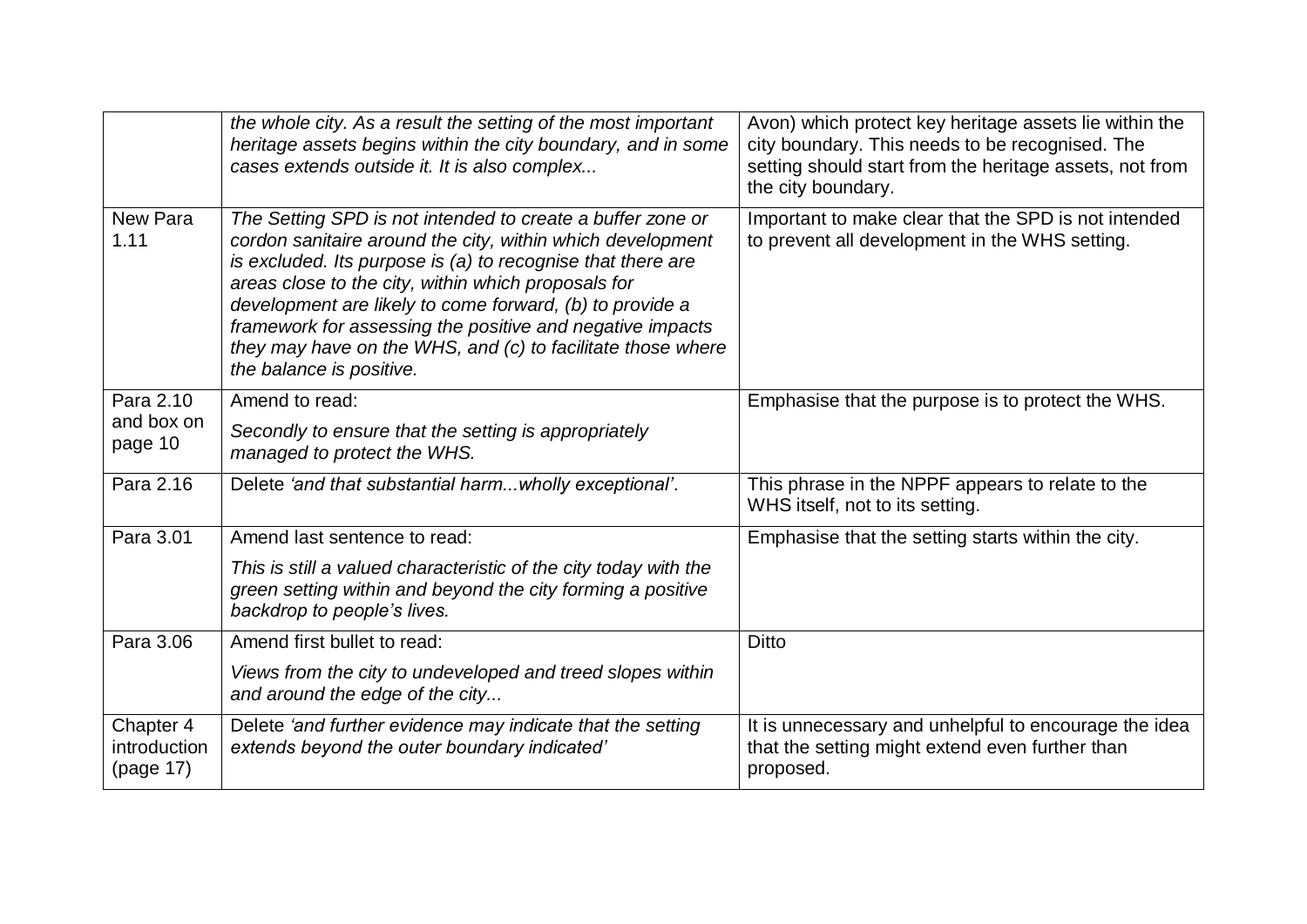| Para 4.04                | Amend first bullet to read:<br>This indicated that a minimum distance of 1.5 km was<br>required from the key heritage assets.                                                                                                                                                                                                                                                                                    | The key point of reference in protecting the OUV<br>should be the heritage assets within the site, not the<br>administrative boundary of the city, which was chosen<br>to define the WHS. |
|--------------------------|------------------------------------------------------------------------------------------------------------------------------------------------------------------------------------------------------------------------------------------------------------------------------------------------------------------------------------------------------------------------------------------------------------------|-------------------------------------------------------------------------------------------------------------------------------------------------------------------------------------------|
|                          | Amend second bullet to read:                                                                                                                                                                                                                                                                                                                                                                                     | <b>Ditto</b>                                                                                                                                                                              |
|                          | including views from key heritage assets to undeveloped<br>slopes.                                                                                                                                                                                                                                                                                                                                               |                                                                                                                                                                                           |
|                          | Amend third bullet to read:                                                                                                                                                                                                                                                                                                                                                                                      | <b>Typo</b>                                                                                                                                                                               |
|                          | and provide understanding                                                                                                                                                                                                                                                                                                                                                                                        |                                                                                                                                                                                           |
| Para 4.05                | Amend to read:                                                                                                                                                                                                                                                                                                                                                                                                   | It is unnecessary and unhelpful to encourage the idea                                                                                                                                     |
|                          | It should not be considered as the definitive area where<br>changes could have an adverse impact on the WHS. There<br>may be changes proposed within the defined setting which<br>are necessary to protect or enhance the site and our<br>understanding of it. The map should therefore be seen as a<br>useful tool indicating where changes have greatest potential<br>for impacting on the WHS. The assessment | that the setting might extend even further than<br>proposed.                                                                                                                              |
|                          |                                                                                                                                                                                                                                                                                                                                                                                                                  | Need to emphasise that changes may be needed in<br>the setting to protect the WHS.                                                                                                        |
| Chapter 5                | Amend first bullet to read:                                                                                                                                                                                                                                                                                                                                                                                      | The key point of reference in protecting the OUV                                                                                                                                          |
| introduction,<br>page 21 | The character of the green undeveloped farmland, green<br>$\bullet$<br>spaces and trees and woodland which surround the key<br>heritage assets.                                                                                                                                                                                                                                                                  | should be the heritage assets within the site, not the<br>administrative boundary of the city, which was chosen<br>to define the WHS.                                                     |
| Para 5.05                | Delete fourth sentence                                                                                                                                                                                                                                                                                                                                                                                           | Both the examples quoted (Sham Castle and<br>Beckford's Tower) lie within the WHS boundary.                                                                                               |
| Para 5.06                | Amend first sentence to read:                                                                                                                                                                                                                                                                                                                                                                                    | The key point of reference in protecting the OUV<br>should be the heritage assets within the site, not the<br>administrative boundary of the city, which was chosen<br>to define the WHS. |
|                          | At its simplest the setting of the WHS is the surroundings<br>around the key heritage assets.                                                                                                                                                                                                                                                                                                                    |                                                                                                                                                                                           |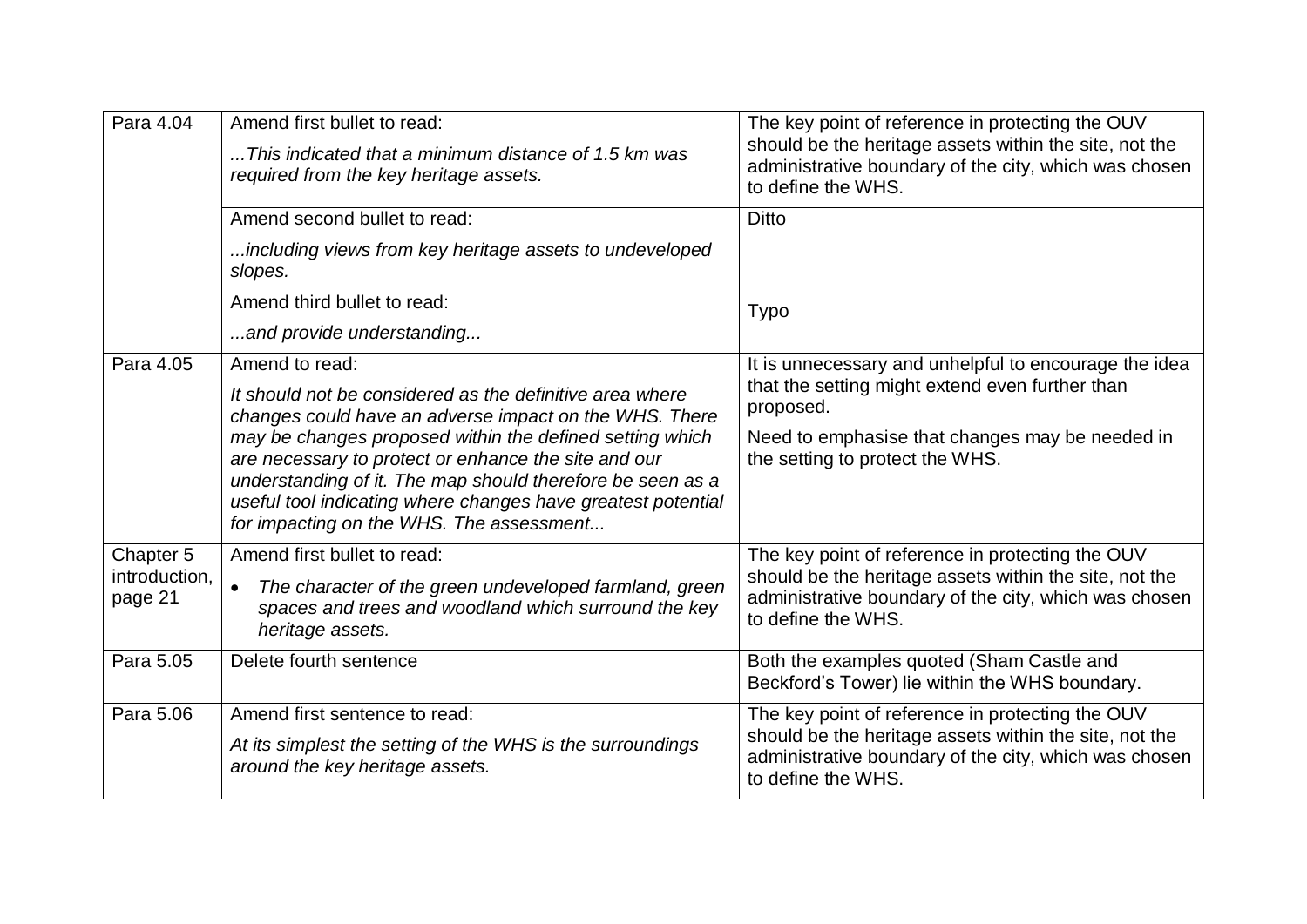| Para 5.09             | Amend last sentence to read:                                                                                                                                                                                                                                    | Emphasise that the setting starts within the city.                                                                                                                                        |
|-----------------------|-----------------------------------------------------------------------------------------------------------------------------------------------------------------------------------------------------------------------------------------------------------------|-------------------------------------------------------------------------------------------------------------------------------------------------------------------------------------------|
|                       | The green elements within the site are an important part of<br>the setting.                                                                                                                                                                                     |                                                                                                                                                                                           |
| Chapter 5,<br>page 25 | Photo "Bathampton to Brown's Folly" - delete                                                                                                                                                                                                                    | This serves no purpose except to encourage belief in<br>a wider Setting area.                                                                                                             |
| Para 5.10             | Delete last sentence.                                                                                                                                                                                                                                           | Visibility from key assets within the WHS surely has to<br>be the most important criterion in protecting the OUV.                                                                         |
| Para 5.12             | Amend to read:<br>The extent of the area needed to protect the OUV is dictated<br>by the topography and the diminishing relationship to the<br>key heritage assets with distance. A wide enough zone is                                                         | The purpose of the SPD is to protect the WHS, not to<br>protect the landscape character of the setting (most of<br>which is already protected as AONB and/or Green<br>Belt).              |
|                       | required to maintain the green setting of the key heritage<br>assets, to provide protection of the OUV and the site's                                                                                                                                           | Nor is it intended to maintain the compact nature and<br>distinct entity of the city.                                                                                                     |
|                       | integrity, authenticity and significance and to facilitate<br>understanding of the significance of the site. A zone of at<br>least 1.5 km is proposed around the key heritage assets<br>extending further in places to take account of the local<br>topography. | The key point of reference in protecting the OUV<br>should be the heritage assets within the site, not the<br>administrative boundary of the city, which was chosen<br>to define the WHS. |
|                       |                                                                                                                                                                                                                                                                 | No justification is advanced for a zone of 1.5 km, let<br>alone any wider distance.                                                                                                       |
| Paras 5.14<br>& 5.15  | <b>Delete</b>                                                                                                                                                                                                                                                   | No purpose other than to encourage belief in a wider<br>Setting area.                                                                                                                     |
| Para 5.24             | Add at the end:                                                                                                                                                                                                                                                 | Emphasise that the setting starts within the city.                                                                                                                                        |
|                       | thus contributing to the OUV.                                                                                                                                                                                                                                   |                                                                                                                                                                                           |
| Para 5.34             | Amend first sentence to read:<br>The visual aspects of setting consist of the views from key<br>heritage assets, extending in some places out beyond the<br>city boundary as well as                                                                            | The key point of reference in protecting the OUV<br>should be the heritage assets within the site.                                                                                        |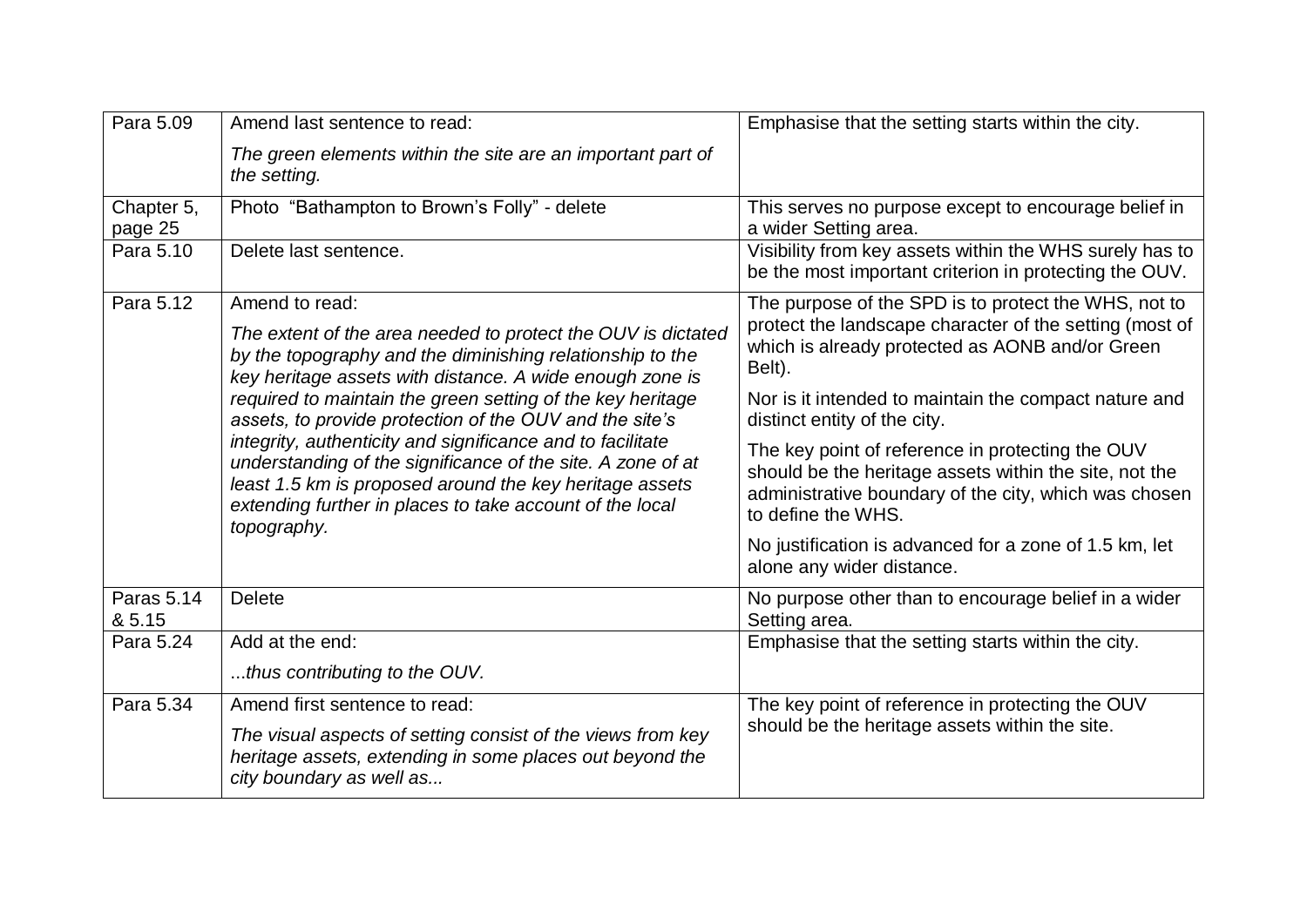|           | Delete in fourth sentence: 'though in practice this may be<br>less or more for example views to rising land may be<br>affected to some 6.5 km or more'. | It is unnecessary and unhelpful to encourage the idea<br>that the setting might extend even further than<br>proposed.                                                                 |
|-----------|---------------------------------------------------------------------------------------------------------------------------------------------------------|---------------------------------------------------------------------------------------------------------------------------------------------------------------------------------------|
| Para 5.38 | Delete last sentence.                                                                                                                                   | The setting starts within the city, and the SPD should<br>treat the WHS and its setting as a continuum, not as<br>separate areas.                                                     |
| Para 5.39 | Delete last sentence.                                                                                                                                   | It is unnecessary and unhelpful to encourage the idea<br>that the setting might extend even further than<br>proposed.                                                                 |
|           | Second last sentence: delete "adverse"                                                                                                                  | Impact can be beneficial too.                                                                                                                                                         |
| Para 5.40 | In fifth sentence, delete reference to Camden Crescent.                                                                                                 | Camden Crescent is not easily accessible from the<br>riverside.                                                                                                                       |
| Para 5.41 | In fourth sentence, after Twerton insert Ensleigh.                                                                                                      | Recent development just below the skyline is now<br>visible at Ensleigh.                                                                                                              |
| Para 5.43 | Reconsider first sentence.                                                                                                                              | Apart from Little Solsbury Hill, we question the<br>inclusion of these various viewpoints. Although they<br>offer wide views, these do not include key heritage<br>assets in the WHS. |
|           | Delete third sentence                                                                                                                                   | The views of the key heritage assets from Prospect<br>Stile are very limited.                                                                                                         |
| Para 5.47 | Delete reference to Beckford's Tower.                                                                                                                   | The views of the key heritage assets from Beckford's<br>Tower are very limited.                                                                                                       |
| Page 42   | Delete photo of the Grenville Monument.                                                                                                                 | While historically poignant, the story of Sir Beville<br>Grenville's death has no relevance to the OUV. In any<br>case it is on the hillside facing away from the WHS.                |
| Para 5.54 | Delete second sentence.                                                                                                                                 | It goes without saying that a list of examples is not<br>exhaustive.                                                                                                                  |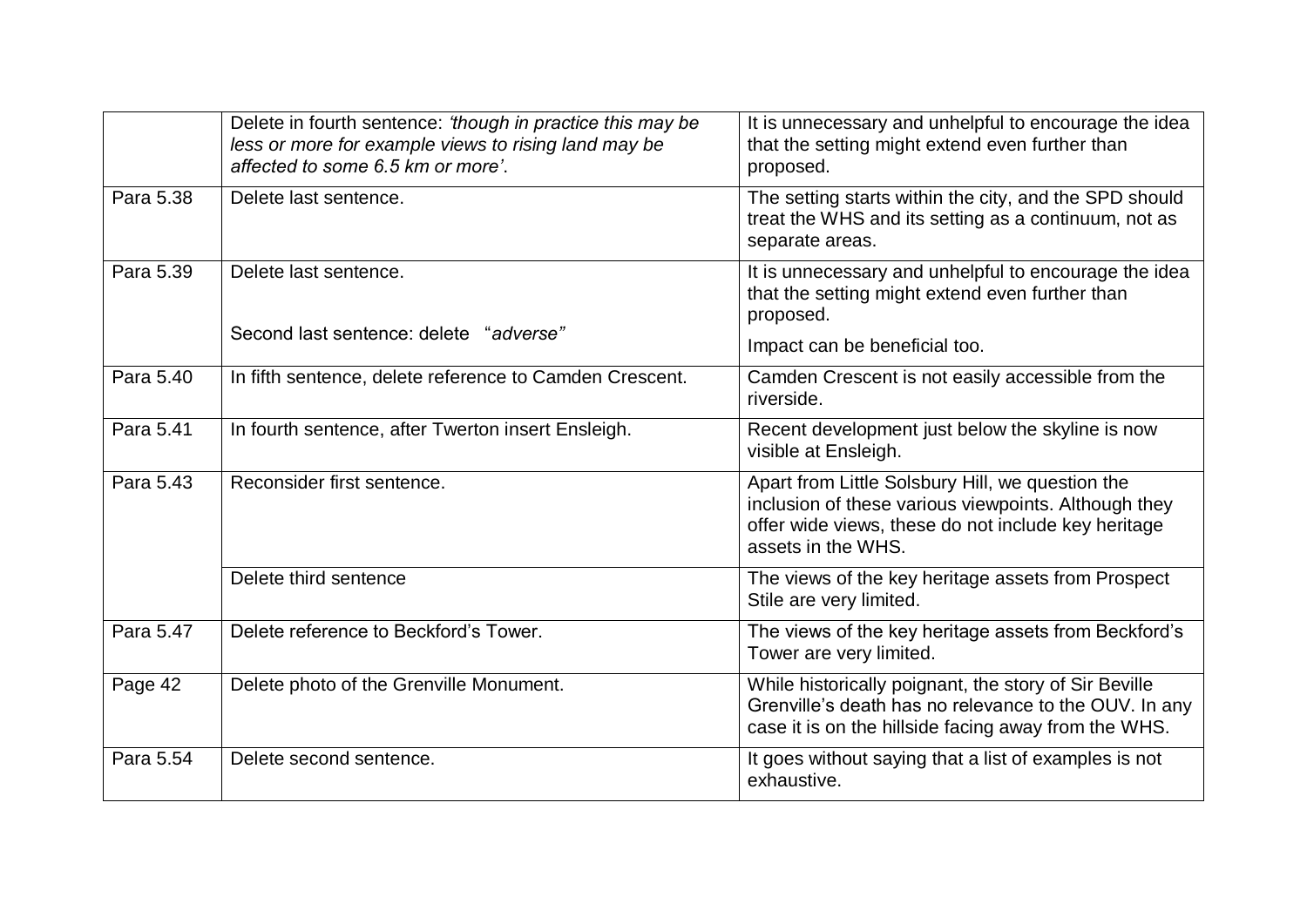| Para 5.60                              | Question the relevance of more distant Roman sites, eg at<br>Box, Atworth, Keynsham and Wellow.                                                                                                                                                                                     |                                                                                                                                                                        |
|----------------------------------------|-------------------------------------------------------------------------------------------------------------------------------------------------------------------------------------------------------------------------------------------------------------------------------------|------------------------------------------------------------------------------------------------------------------------------------------------------------------------|
| Para 5.63<br>(page 46)                 | Question the relevance of some of these locations, eg the<br>Grenville Monument.                                                                                                                                                                                                    | While historically poignant, the story of Sir Beville<br>Grenville's death has no relevance to the OUV. In any<br>case it is on the hillside facing away from the WHS. |
| Para 5.62<br>(page 47)                 | Question the inclusion of Prospect Stile, Kelston Roundhill<br>and Brown's Folly.                                                                                                                                                                                                   | There are limited views to the key heritage assets<br>from these locations.                                                                                            |
| Para 5.65                              | Welcome the reference to these corridor views.                                                                                                                                                                                                                                      | These are good examples of the vital parts of the<br>setting which lie within the WHS boundary.                                                                        |
| Para 5.72                              | Delete reference to Camden Crescent.                                                                                                                                                                                                                                                | Camden Crescent is not easily accessible from the<br>riverside.                                                                                                        |
| Chapter 6<br>introduction<br>(page 51) | Amend first bullet to read:<br>'Extensive use of agricultural land'                                                                                                                                                                                                                 | 18C agriculture was more mixed than the 20C<br>monoculture: there would have been crops as well as<br>grazing.                                                         |
|                                        | Insert new bullet:<br>Provision for key infrastructure to protect the environment<br>and OUV of the WHS.                                                                                                                                                                            | Need to recognise that the setting is not just a passive<br>zone $-$ it has a specific role in supporting the WHS, if<br>the city itself is to thrive.                 |
| Para 6.02                              | Amend first sentence, and delete rest of para to read:                                                                                                                                                                                                                              | 18C agriculture was more mixed than the 20C                                                                                                                            |
|                                        | One of the key characteristics of the surroundings is the<br>extensive agricultural land-use.                                                                                                                                                                                       | monoculture: there would have been crops as well as<br>grazing. Inappropriate now to insist on grazing.                                                                |
| New para<br>after 6.05                 | The setting is necessarily the place where important<br>activities which support the WHS take place - food and<br>energy production, employment, housing and transport. Any<br>necessary development of such activities needs to be<br>facilitated so that the OUV can be enhanced. | Need to recognise that the setting is not just a passive<br>zone $-$ it has a specific role in supporting the WHS, if<br>the city itself is to thrive.                 |
| Chapter 7,                             | Insert new key aspect in Work Stage B:                                                                                                                                                                                                                                              | Need to emphasise that developments may have a                                                                                                                         |